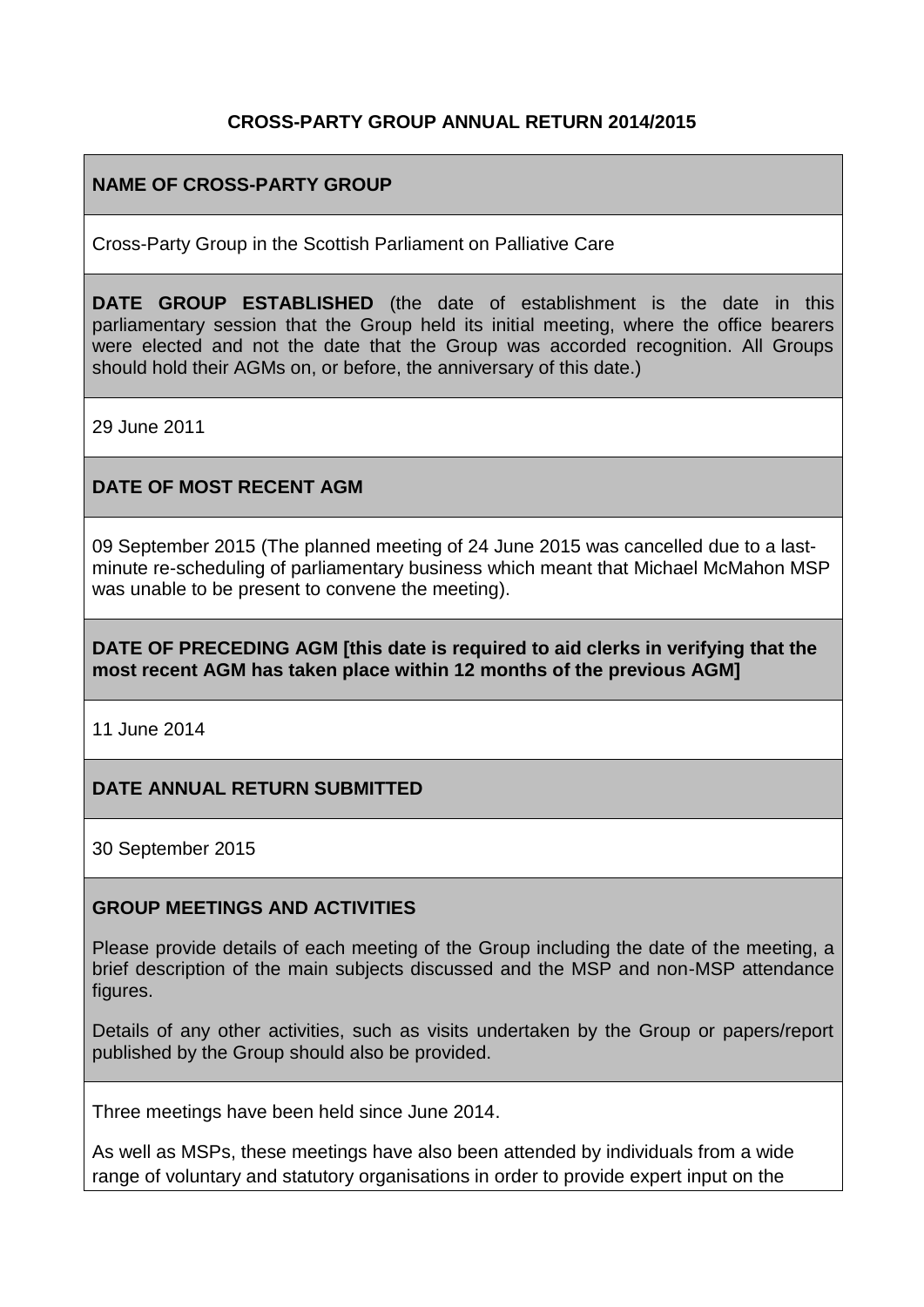following issues:

## **12 June 2014:**

AGM and Re-election of Office Bearers

*'Jack and Dorothy'* and *'When things fall apart':* Two Film Premieres, by the Scottish Partnership for Palliative Care and Good Life, Good Death, Good Grief.

Presentation and Discussion: *Carer Experiences Changes to NHS Continuing Healthcare: What is changing and how will it affect carers?* Tanith Muller, Parliamentary and Campaigns Manager, Parkinson's UK

17 attending, including 2 MSPs. 26 apologies

## **10 December 2014:**

Presentation by Professor David Clark, University of Glasgow, *'Working towards a national strategy for palliative and end of life care in Scotland – considerations, evidence and actions'* followed by opportunities for discussion.

17 attending, including 2 MSPs. 26 apologies

#### **11 March 2015:**

Presentation by Elaine Stevens, Member of the Priority Setting Partnership steering group and Lecturer in Cancer and Palliative Care, University of the West of **Scotland** *'The results of the palliative and end of life care priority setting partnership: improving access to timely and optimal palliative care'.*

*Dr Miles Mack, Chair, RCGP Scotland and* Professor Sir Lewis Ritchie OBE, James Mackenzie Professor of General Practice, University of Aberdeen led a discussion around the *Scottish Government review of out-of-hours primary care services and a new approach to unscheduled care.*

17 attending, including 2 MSPs. 26 apologies

## **MSP MEMBERS OF THE GROUP**

Please provide names and party designation of all MSP members of the Group.

Michael McMahon MSP Jamie McGrigor MSP Dennis Robertson MSP Jackie Baillie (Scottish Labour) Ken Macintosh (Scottish Labour) Siobhan McMahon (Scottish Labour) Nanette Milne (Scottish Conservative and Unionist Party) Richard Simpson (Scottish Labour) Dave Thompson (Scottish National Party)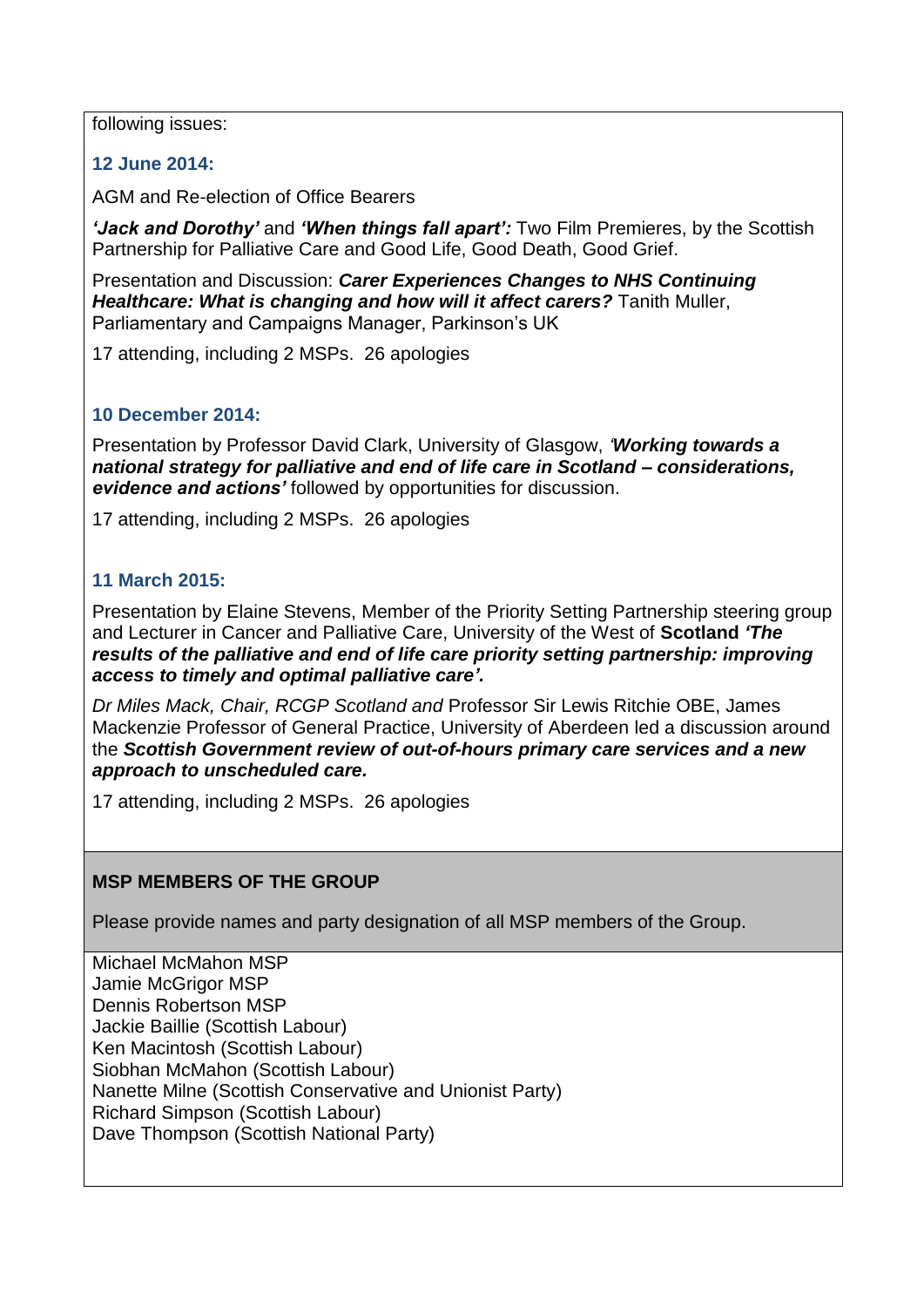#### **NON-MSP MEMBERS OF THE GROUP**

For organisational members please provide only the name of the organisation, it is not necessary to provide the name(s) of individuals who may represent the organisation at meetings of the Group.

| Individuals   | <b>Bruce Cleminson</b><br>Elizabeth Ireland<br><b>Martin Leiper</b><br>Carole McGregor<br>Kim Jennifer Rowan<br>Geoff Sage                                                                                                                                                                                                                                                                                                                                                                                                                                                                                                                                                                                                                                                                                                                                                                                                                                                                                                                                                                                                                                                                                                                                                                                                                                      |
|---------------|-----------------------------------------------------------------------------------------------------------------------------------------------------------------------------------------------------------------------------------------------------------------------------------------------------------------------------------------------------------------------------------------------------------------------------------------------------------------------------------------------------------------------------------------------------------------------------------------------------------------------------------------------------------------------------------------------------------------------------------------------------------------------------------------------------------------------------------------------------------------------------------------------------------------------------------------------------------------------------------------------------------------------------------------------------------------------------------------------------------------------------------------------------------------------------------------------------------------------------------------------------------------------------------------------------------------------------------------------------------------|
| Organisations | Scottish Partnership for Palliative Care - Secretariat and Treasurer<br><b>ACCORD Hospice</b><br>Alzheimer Scotland - Action on Dementia<br>Ardgowan Hospice<br><b>Association for Palliative Medicine</b><br>Association of Bereavement Service Co-ordinators: Hospices & Palliative<br>Care<br>Association of Hospice and Palliative Care Chaplains<br>Association of Palliative Care Social Workers<br><b>Ayrshire Hospice</b><br><b>Barchester Healthcare Ltd</b><br>Bereavement Consultancy and Training<br><b>Bethesda Hospice</b><br>Breast Cancer Care (Scotland and Northern Ireland)<br><b>British Heart Foundation (Scotland)</b><br><b>British Lung Foundation (Scotland)</b><br><b>British Medical Association</b><br><b>BSN Medical UK</b><br><b>Cairdeas International Palliative Care Trust</b><br>Cancer Link Aberdeen and North (CLAN)<br><b>Cancer Research UK</b><br>Care Inspectorate<br>Care not Killing<br><b>Changing Faces</b><br>Chest, Heart & Stroke Scotland<br><b>Children's Hospice Association Scotland</b><br><b>Coloplast UK</b><br><b>Forth Valley Spiritual Care Committee</b><br><b>General Medical Council (Scotland)</b><br><b>General Pharmaceutical Council (Scotland)</b><br>Health and Social Care Alliance (Scotland)<br><b>Health Inequalities Alliance</b><br><b>Highland Hospice</b><br><b>Holyrood Magazine</b> |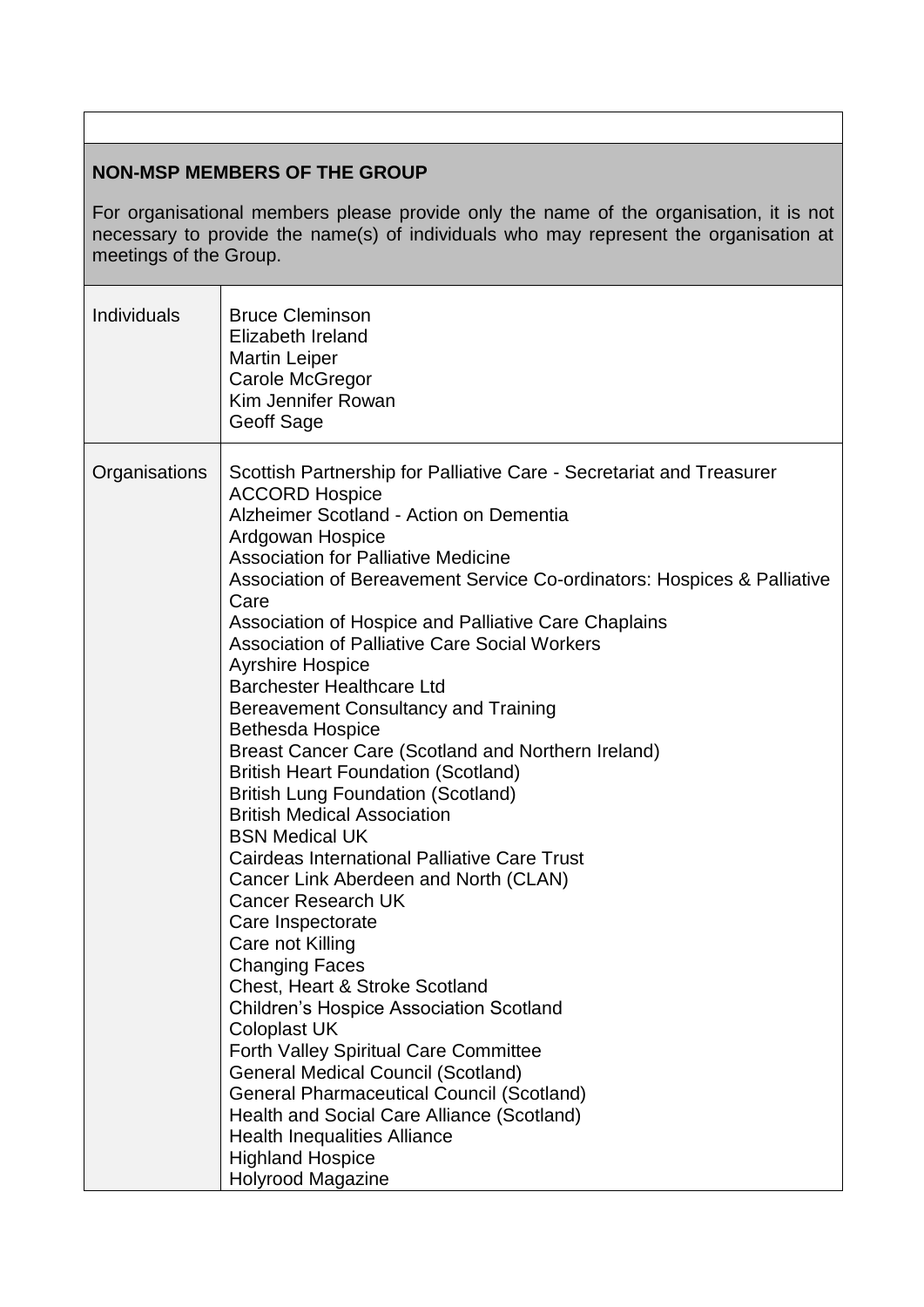International Association of Nurses in Palliative Care Kilbryde Hospice Macmillan Cancer Support Maggie's Cancer Caring Centres, Scotland Marie Curie Marie Curie Hospice Edinburgh Marie Curie Hospice Glasgow MND (Scotland) MS Society (Scotland) National Kidney Federation National Network for Palliative Care for People with Learning Difficulties NHS Ayrshire and Arran NHS Borders NHS Dumfries and Galloway NHS Fife NHS Forth Valley NHS Grampian NHS Greater Glasgow and Clyde NHS Highland NHS Lanarkshire NHS Lothian NHS Orkney NHS Shetland NHS Tayside NHS Western Isles NMCN Children with Exceptional Health Care Needs (CEN) Parkinson's UK Prince & Princess of Wales Hospice Queen Margaret University Royal College of Nursing (Scotland) Royal Pharmaceutical Society (Scotland) Scottish Care Scottish Independent Advocacy Alliance Scottish Kidney Federation Scottish Non-Malignant Palliative Care Forum Scottish Palliative Care Pharmacists Association South East Scotland Kidney Patients Association (SESKPA) St Andrew's Hospice St Columba's Hospice St Margaret of Scotland Hospice St Vincent's Hospice Strathcarron Hospice Stroke Association Sue Ryder Care, Scotland University of Dundee University of Edinburgh University of Glasgow University of Strathclyde West of Scotland Paediatric, Gastroenterology, Hepatology and Nutrition **MCN**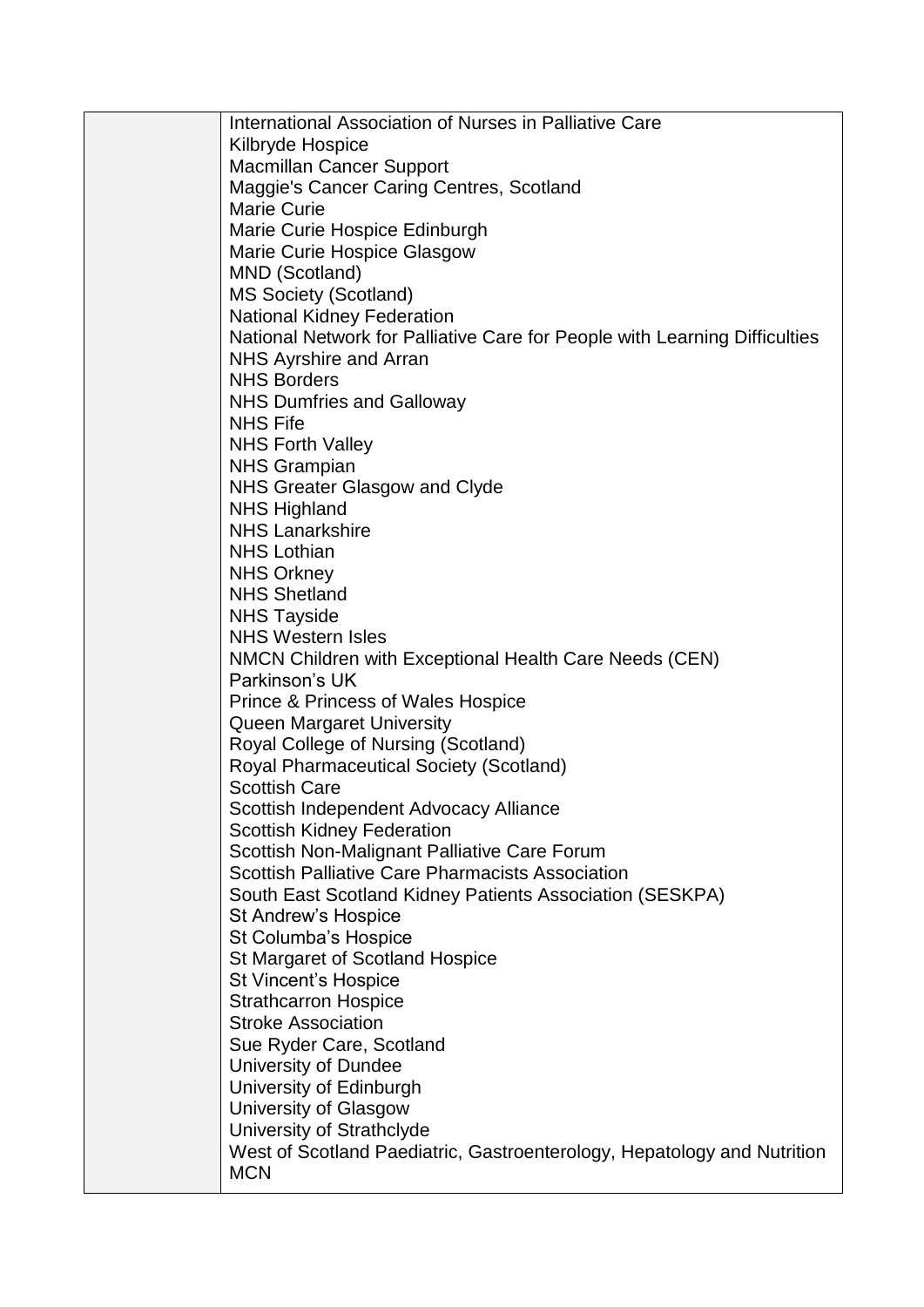# **GROUP OFFICE BEARERS**

Please provide names for all office bearers. The minimum requirement is that two of the office bearers are MSPs and one of these is Convener – beyond this it is a matter for the Group to decide upon the office bearers it wishes to have. It is permissible to have more than one individual elected to each office, for example, co-conveners or multiple deputy conveners.

| Convener                | Michael McMahon MSP                                      |
|-------------------------|----------------------------------------------------------|
| <b>Deputy Conveners</b> | Jamie McGrigor MSP, Dennis Robertson MSP                 |
| Secretary               | Mark Hazelwood, Scottish Partnership for Palliative Care |
| Treasurer               | Mark Hazelwood, Scottish Partnership for Palliative Care |

# **FINANCIAL BENEFITS OR OTHER BENEFITS RECEIVED BY THE GROUP**

Please provide details of any financial or material benefit(s) received from a single source in a calendar year which has a value, either singly or cumulatively, of more than £500. This includes donations, gifts, hospitality or visits and material assistance such as secretariat support.

Details of material support should include the name of the individual providing support, the value of this support over the year, an estimate of the time spent providing this support and the name of the organisation that this individual is employed by / affiliated to in providing this support.

Groups should provide details of the date on which the benefit was received, the value of the benefit and a brief description of the benefit.

If the Group is not disclosing any financial information please tick the box to confirm that the Group has considered the support received, but concluded it totalled under the threshold for disclosure (£500).

Secretariat support provided by the Scottish Partnership for Palliative Care, in preparation for, and attendance at, meetings of the Group. (Mark Hazelwood, Rebecca Patterson, Pauline Britton) totalling approximately 44 hours, plus occasional tea and coffee for attendees. Total estimated cost £900.

# **SUBSCRIPTION CHARGED BY THE GROUP**

Please provide details of the amount charged and the purpose for which the subscription is intended to be used.